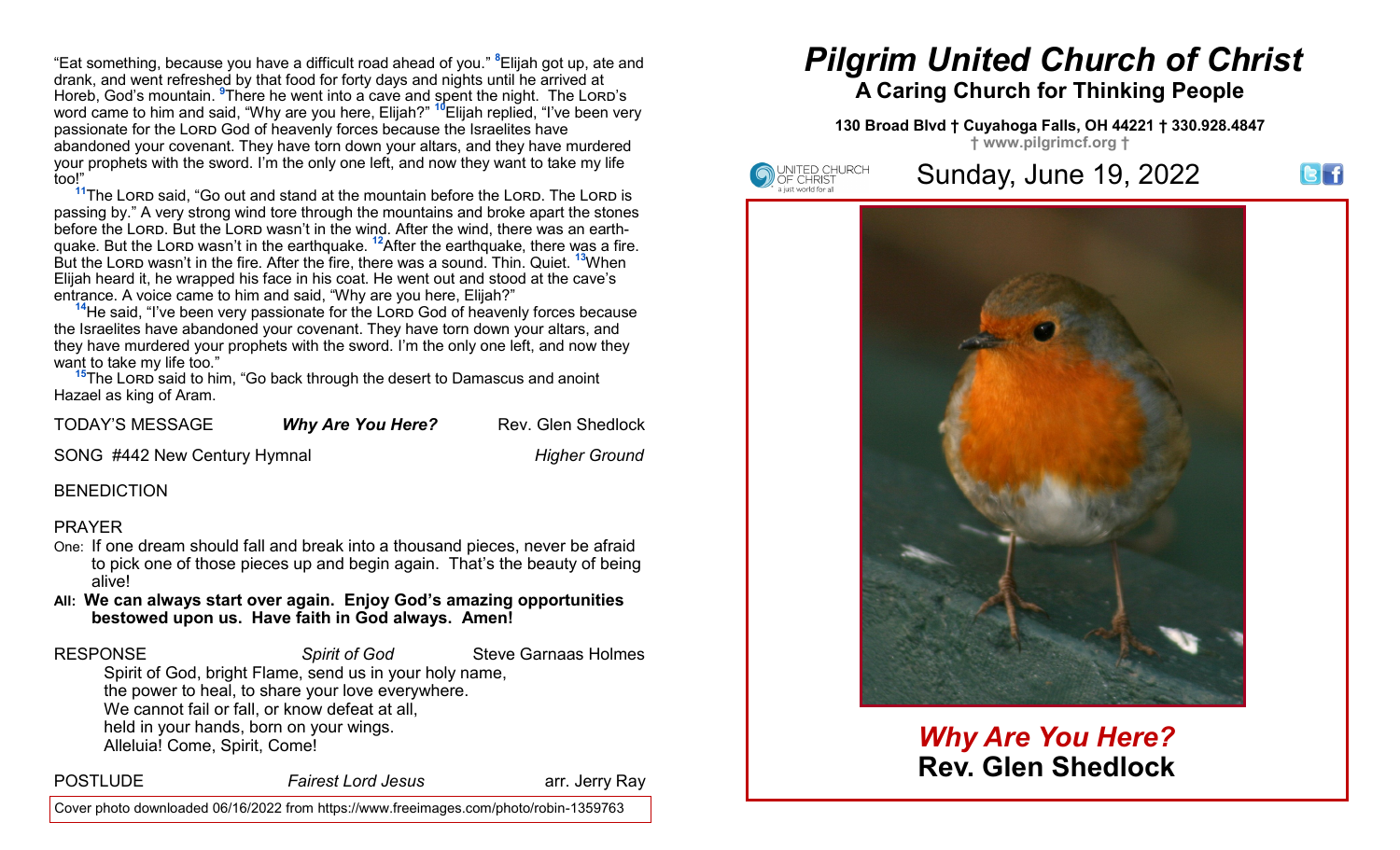*Pilgrim United Church of Christ Cuyahoga Falls, Ohio* **† Sunday, June 19, 2022 † 2nd Sunday after Pentecost**

WELCOME and ANNOUNCEMENTS

JUST BREATHE: (moments for silent reflection) St. John of the Cross One: However softly we speak, God is so close to us that God can hear us; nor do we need wings to go in search of God, but merely to seek solitude and contemplate God within ourselves, without being surprised to find such a Good Guest there.

PRELUDE *Arirang* arr. Christopher Norton Traditional Korean Melody

PENTECOST CALL TO WORSHIP **FOUR SEXUAL SEXUAL SEXUAL TO WORSHIP** 

One: Come and worship, all you who love and serve the Lord—outsiders and insiders, old-timers and new-comers, the young, the young at heart and the in-between. No matter who you are or where you are on life's journey, you are welcome here.

#### **Many: For this is God's house—a house of prayer for all people, and God welcomes each one who comes unconditionally.**

SONG #22 New Century Hymnal *Sing Praise to God, Who Has Shaped*

### OUR GATHERING PRAYER **John Richards**

- One: Friends and Followers of Jesus, let us join our hearts and voices in saying aloud what we believe to be True:
- **Many: We believe in God, Creator of all, who is not in earthquake, wind, or fire, but who is Divine Mystery.**
	- **We trust in Jesus, who is the Christ, who is Love. He taught and healed; he cast out evil and saved the wretched. He heard your word in the poor and the powerless, and in the ordinary things of life. By the forces of violence and oppression he was killed; by God's grace he was raised again, and lives among us, healing, blessing, and speaking God's Word of love to us.**
	- **We listen to the Holy Spirit, God's presence in us, who guides and sustains us, who makes of us one body, the Body of Christ. In**

**the power of this Spirit, trusting in the reality of resurrection and the mystery of eternal life, we forgive one another, embrace the outcast, resist evil, listen devoutly for God's quiet grace, and bless all Creation, for the glory of God.** 

**Amen.**

RESPONSE **All and September 2018** 1283 New Century Hymnal

**Spirit of the Living God, fall afresh on me, Spirit of the Living God, fall afresh on me. Melt me, mold me, make me, fill me; Spirit of the Living God, fall afresh on me.**

PRAYER OF DEDICATION

| <b>OFFERTORY</b>     | <b>Wonderful Peace</b>                               | William G. Cooper<br>arr. Larry Shackley |
|----------------------|------------------------------------------------------|------------------------------------------|
| <b>SPECIAL MUSIC</b> | <b>Shout to the Lord</b><br>Soloist: Kimberly Knight | Darlene Zschech<br>arr. Lloyd Larson     |

## PASTOR'S PRAYER

THE LORD'S PRAYER

**All: Our Father, who art in heaven, hallowed be Thy Name; Thy kingdom come, Thy will be done on earth as it is in heaven; give us this day our daily bread, and forgive us our debts as we forgive our debtors; and lead us not into temptation, but deliver us from evil, for thine is the kingdom, and the power, and the glory forever. Amen!**

TODAY'S SCRIPTURE READING - 1 Kings 19:1-15 CEB John Richards

 Ahab told Jezebel all that Elijah had done, how he had killed all Baal's prophets with the sword. **<sup>2</sup>** Jezebel sent a messenger to Elijah with this message: "May the gods do whatever they want to me if by this time tomorrow I haven't made your life like the life of one of them."

**<sup>3</sup>**Elijah was terrified. He got up and ran for his life. He arrived at Beer-sheba in Judah and left his assistant there. **<sup>4</sup>**He himself went farther on into the desert a day's journey. He finally sat down under a solitary broom bush. He longed for his own death: "It's more than enough, Lorp! Take my life because I'm no better than my ancestors." <sup>5</sup>He lay down and slept under the solitary broom bush.

 Then suddenly a messenger tapped him and said to him, "Get up! Eat something!" **<sup>6</sup>**Elijah opened his eyes and saw flatbread baked on glowing coals and a jar of water right by his head. He ate and drank, and then went back to sleep. <sup>7</sup>The Lord's messenger returned a second time and tapped him. "Get up!" the messenger said.